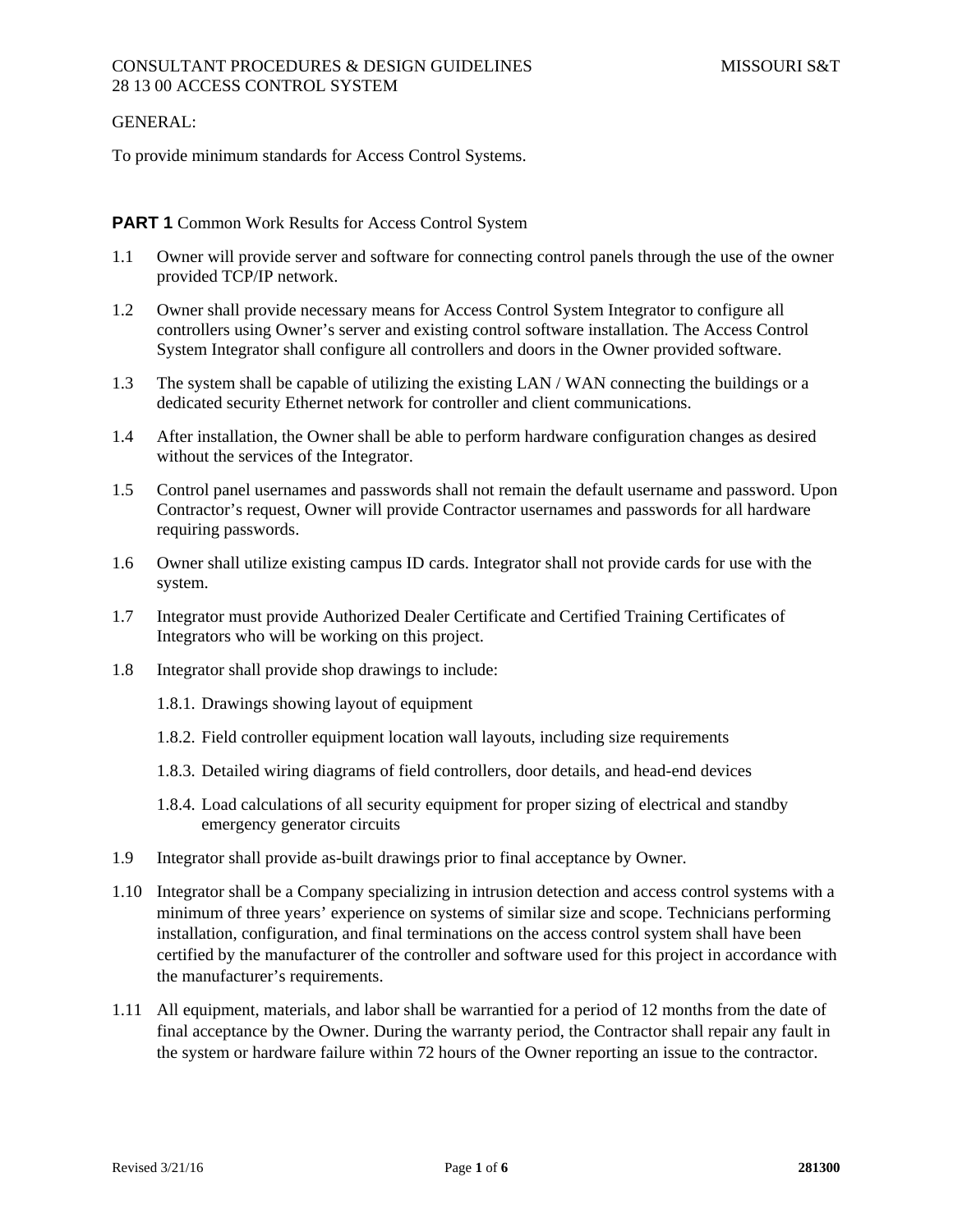# CONSULTANT PROCEDURES & DESIGN GUIDELINES MISSOURI S&T 28 13 00 ACCESS CONTROL SYSTEM

- 1.12 Doors shall be controlled by control panels located on the same floor as the door itself. Controlling doors from control panels located on floors above or below the connected door is not permitted unless approved by the Project Manager.
- 1.13 All doors shall be equipped with a card reader, request to exit device (REX), and a door position switch.
- 1.14 Control wiring shall be installed in conduit until above ceiling level; above ceiling level, cable may be installed in cable tray or J-hooks. Contractor shall label all cables.
- 1.15 Controls panels shall be located in a lockable room, typically the telecommunications closet.
- 1.16 All control panels and door hardware power supplies shall be connected to emergency power.
- 1.17 A backup battery shall be provided for all control panels, and runtime on batteries shall be a minimum of 30 minutes.
- 1.18 All doors shall fail secure.
- 1.19 Install wiring for detection and signal circuit conductors in conduit. Use 22 AWG minimum size conductors.
- 1.20 All Hardware, Channels and Access Levels shall be named in access control software upon creation in accordance Owner's convention. Integrator shall follow naming conventions documented in "Missouri S&T Electronic Access Control Naming Convention." This document can be found on the Missouri S&T Design & Construction Management's Contractor webpage at http://designconstruction.mst.edu/contractors/.
- 1.21 Where electric panic is specified, do not allow mechanical latching (unlocking) of panic device to override the access control system (do not include method for "dogging down" of panic hardware).
- 1.22 Electric strikes must accept pre-load.
- 1.23 As part of the ordering process of the custom HID Multiclass SE readers, all vendors order must be pre-authorized by the Owner before HID will allow a purchase. Upon award of contract, the Integrator shall submit the following information to the Owner for ordering authorization:
	- 1.23.1. Vendor/Company Name
	- 1.23.2. HID Customer ID (if available)
	- 1.23.3. Company Address
	- 1.23.4. Contact info for vendor/company point of contact

**PART 2** Acceptable Door Hardware Configurations

- 2.1 Single doors not requiring panic hardware
	- 2.1.1. Electric strike, door position switch, motion detector, smart card reader
- 2.2 Single doors requiring panic hardware
	- 2.2.1. Electric panic hardware with RQE integrated into panic, door position switch, smart card reader
- 2.3 Double doors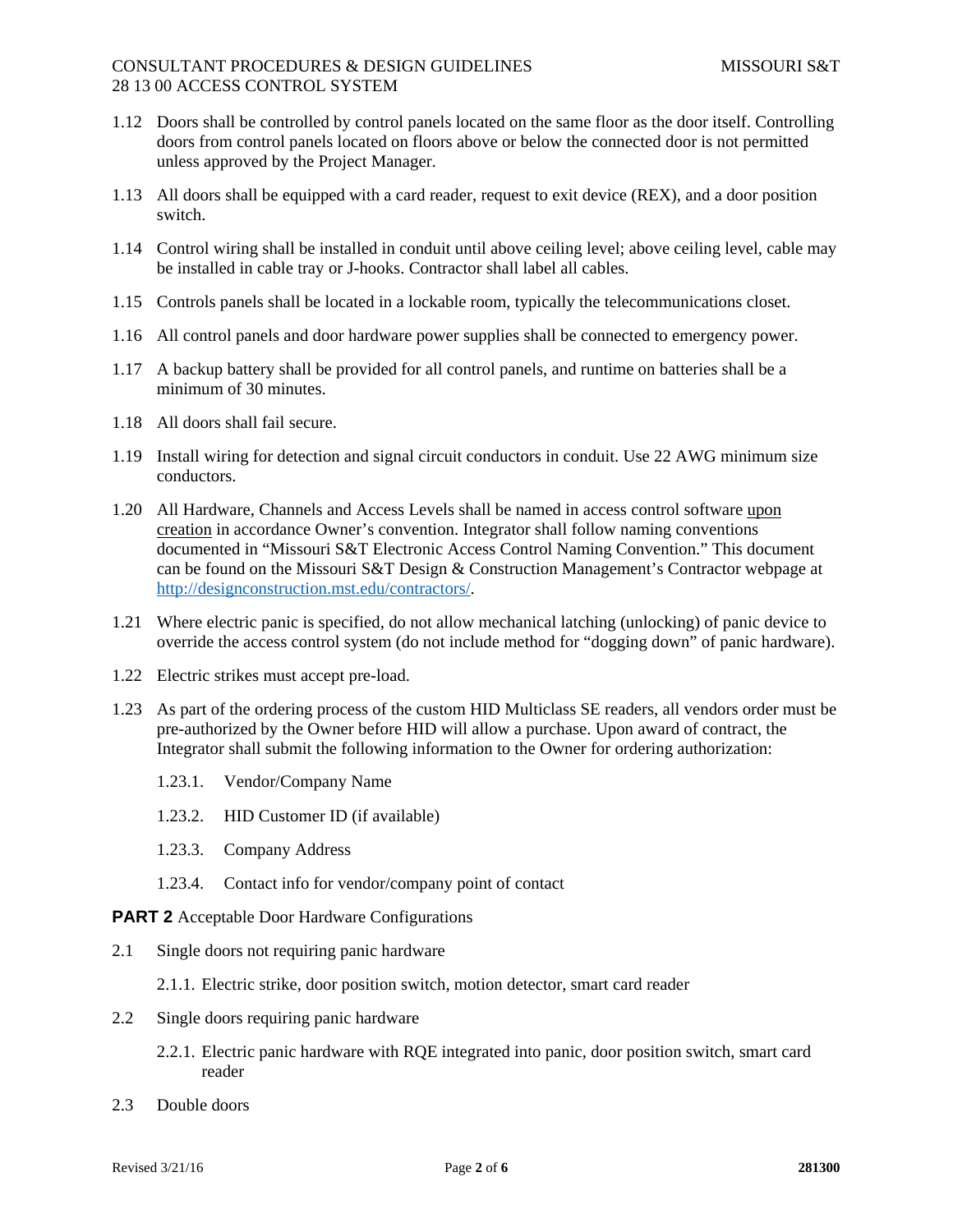# CONSULTANT PROCEDURES & DESIGN GUIDELINES MISSOURI S&T 28 13 00 ACCESS CONTROL SYSTEM

- 2.3.1. Electric panic hardware with RQE integrated into panic (each door), door position switch (each door), smart card reader (operates one door). Card reader shall operate one of the two doors. Other doors to be monitored and unlocked/locked through input/outputs.
- 2.4 Exterior entrance locations having a bank of doors:
	- 2.4.1. Electric panic hardware with RQE integrated into panic (each door), door position switch (each door), smart card reader (operates one door of the bank of doors). Other doors in bank to be monitored and unlocked/locked through input/outputs.

# **PART 3** Operation

- 3.1 Doors requiring automatic door operators
	- 3.1.1. Locked mode
		- 3.1.1.1. Pressing secure side automatic door opener actuator opens door.
		- 3.1.1.2. Pressing unsecure side automatic door opener actuator without presenting valid card performs no action.
		- 3.1.1.3. Presenting valid card unlocks door. Pressing unsecure side automatic door opener actuator within unlock timeframe activates automatic door opener.
	- 3.1.2. Unlocked mode
		- 3.1.2.1. Pressing automatic door opener actuator on either side activates automatic door operator

### **PART 4** Products

- 4.1 Control Software
	- 4.1.1. RS2: Software and licenses provided by owner. RS2 system shall be specified unless otherwise noted.
	- 4.1.2. Hirsch Velocity: Software and licenses provided by owner. Hirsch Velocity system shall only be specified upon specific instruction by Owner.
	- 4.1.3. CBORD Access: for use with Residential Life facilities only.

### 4.2 Controllers

- 4.2.1. Mercury Security Hardware
	- 4.2.1.1. EP1502
	- 4.2.1.2. EP1501: Permitted only upon Owner's approval
	- 4.2.1.3. MR-52
	- 4.2.1.4. MR-16
	- 4.2.1.5. MR-51e: Permitted only upon Owner's approval
- 4.2.2. CBORD Squadron Hardware: for use with Residential Life facilities only
- 4.2.3. No Substitutions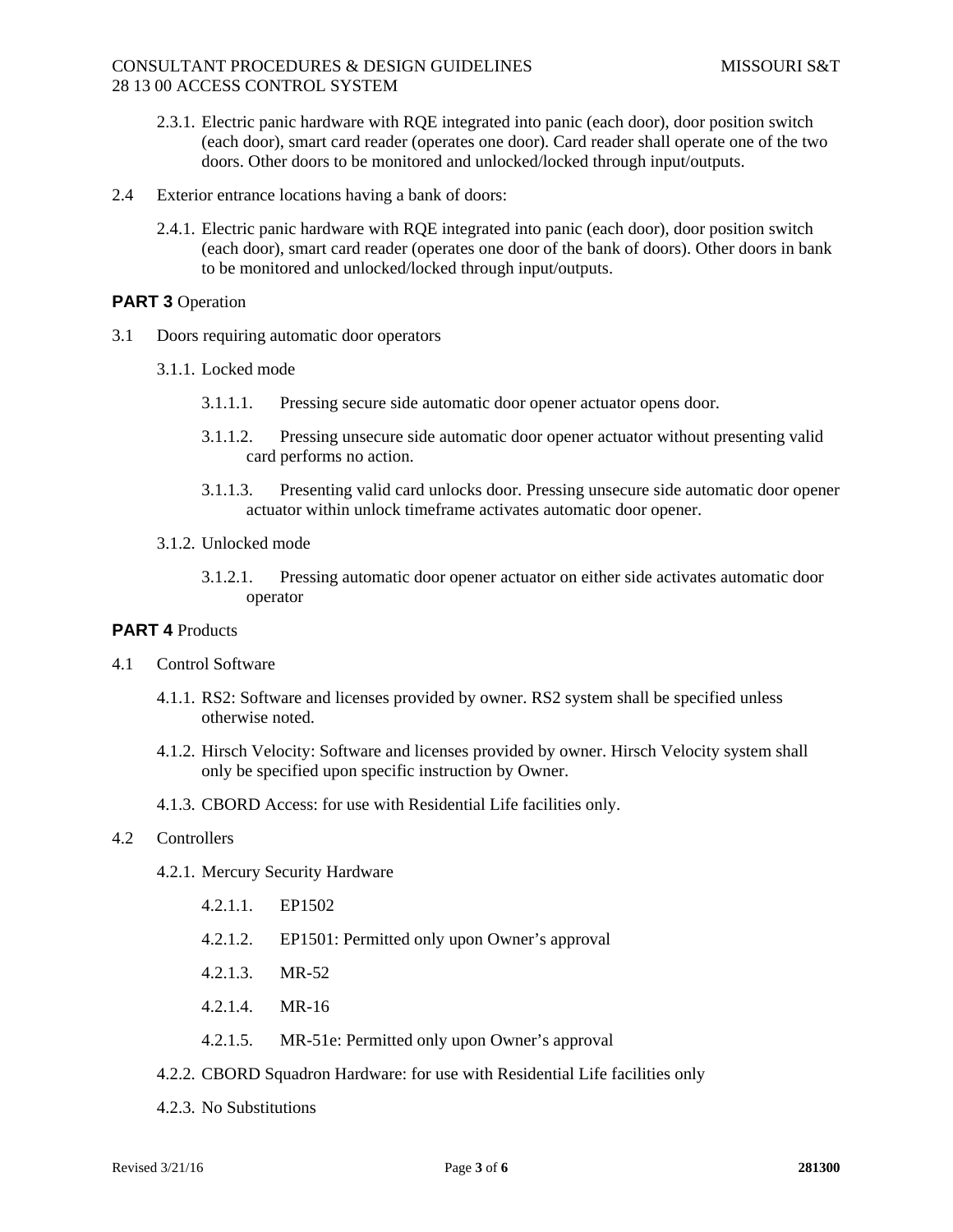## CONSULTANT PROCEDURES & DESIGN GUIDELINES MISSOURI S&T 28 13 00 ACCESS CONTROL SYSTEM

#### 4.3 Smart Card Readers

- 4.3.1. Custom HID Multiclass SE (for use with RS2 system only)
	- 4.3.1.1. R10 Form Factor Manufacturer's Part Number: 900NWNNEKE00KG
	- 4.3.1.2. R15 Form Factor Manufacturer's Part Number: 910NWNNEKE00KG
	- 4.3.1.3. R40 Form Factor Manufacturer's Part Number: 920NWNNEKE00KG
- 4.3.2. Custom HID Multiclass SE (for use with Hirsch Velocity system only):
	- 4.3.2.1. R10 Form Factor Manufacturer's Part Number: 900NWNNEKE0535
	- 4.3.2.2. R15 Form Factor Manufacturer's Part Number: 910NWNNEKE0535
	- 4.3.2.3. R40 Form Factor Manufacturer's Part Number: 920NWNNEKE0535
	- 4.3.2.4. RK40 Form Factor Manufacturer's Part Number: 921NWNNEKE0535
- 4.3.3. Custom HID Multiclass SE (for use with CBORD system only); applies only to Residential Life facilities:
	- 4.3.3.1. R10 Form Factor Manufacturer's Part Number: 900NWNNEKE00GK
	- 4.3.3.2. R15 Form Factor Manufacturer's Part Number: 910NWNNEKE00GK
	- 4.3.3.3. R40 Form Factor Manufacturer's Part Number: 920NWNNEKE00GK
- 4.4 Magnetic Stripe Readers
	- 4.4.1. Not permitted
- 4.5 Door Position Switches
	- 4.5.1. Schlage flush mount magnetic switches
	- 4.5.2. Substitutions permitted upon Owner approval.
- 4.6 Electric Strikes
	- 4.6.1. Von Duprin
	- 4.6.2. HES
	- 4.6.3. Substitutions permitted upon Owner approval.
- 4.7 Electrified Panic
	- 4.7.1. Von Duprin EL/RX 99-L
	- 4.7.2. No Substitutions
- 4.8 Motion Detectors
	- 4.8.1. Bosch
	- 4.8.2. Substitutions permitted upon Owner approval.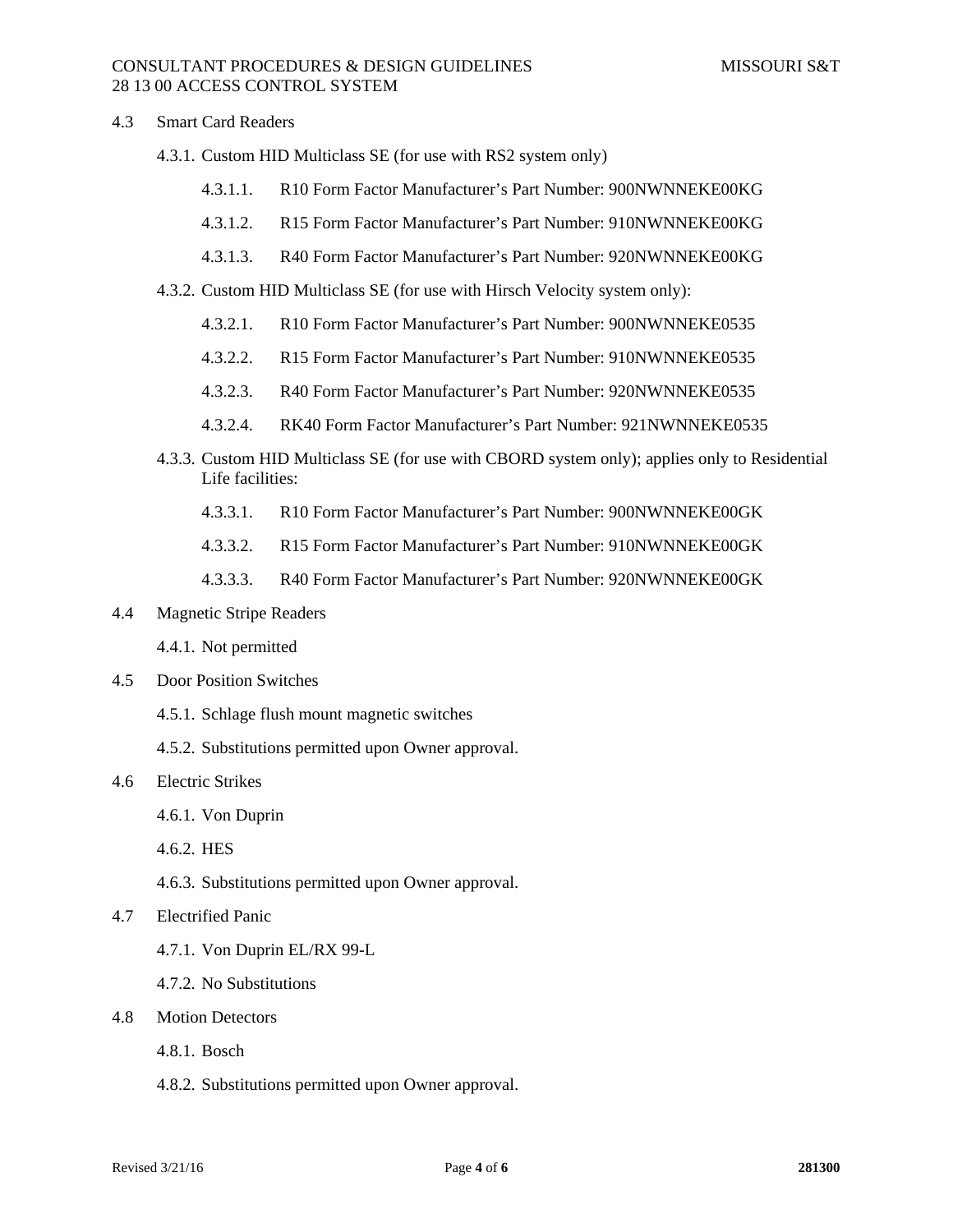- 4.9 Power Transfer Hinges
	- 4.9.1. Von Duprin EPT-10
	- 4.9.2. Von Duprin EPT-2
	- 4.9.3. No Substitutions

## **PART 5** Commissioning

- 5.1 Pre-Function Tests
	- 5.1.1. Complete "Electronic Access System Hardware Form" to Owner to obtain IP addresses for system hardware. Form shall be submitted to the owner 3 business days prior to the Contractor's need for system IP addresses. This document can be found on the Missouri S&T Design & Construction Management's Contractor webpage at http://designconstruction.mst.edu/contractors/.
	- 5.1.2. Contractor shall obtain login information to server and locks control software for programming and testing. Request login information from Owner's Access Control Specialist.
	- 5.1.3. Test and document security device connections with a multi-meter to verify proper termination and operation.
- 5.2 Operational Field Test
	- 5.2.1. System Channel, Hardware, and Access Level naming shall be completed prior to Operational Field Testing with Owner. Owner must approve naming 72 hours prior to start of operational field testing.
	- 5.2.2. Electronic as-built drawings shall be provided to the Owner 72 hours prior to the start of the Operational Field Test.
	- 5.2.3. Complete Contractor section of "Electronic Access Door Commissioning Form" for each door connected to the electronic access system, and submit one copy to Owner 72 hours prior to Operational Field Test. This document can be found on the Missouri S&T Design & Construction Management's Contractor webpage at http://designconstruction.mst.edu/contractors/.
	- 5.2.4. Operational Field Testing can be scheduled once the communications cabling contractor has completed the portion of the voice and data network which supports the electronic access system.
	- 5.2.5. Conduct a system test of each alarm point and door. Owner shall document results on "Electronic Access Door Commissioning Form." While conducting this test, the Contractor shall be in direct communication with Owner's Access Control Specialist as he/she observe the signals in the software. The following functions shall be tested for every door in the system:
		- 5.2.5.1. In card-only mode:
			- a. Access granted with card
			- b. Access denied with card